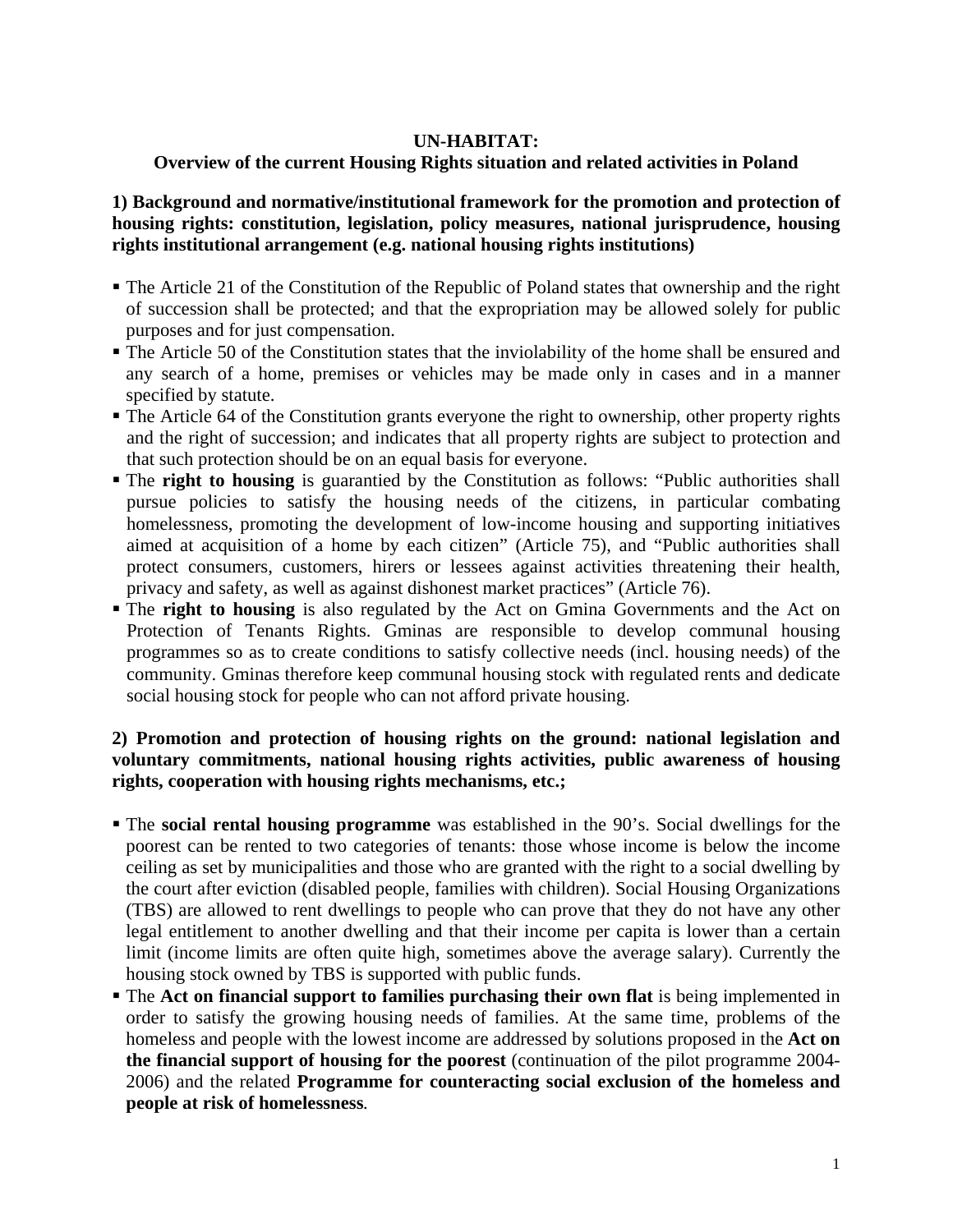- The **Law on Financial Support for Constructing Social Housing Apartments, Night Shelters and Shelters** was issued in April 2004. Related definitions are as follows: "the night shelter is a building, or part of a building, with additional compartments necessary for providing an overnight shelter for the homeless"; the shelter is supposed to provide "a home for the homeless".
- The **Programme for the Roma Community in Poland (2003-2014)** aims at improving the situation of the Roma community in Poland. This includes investments devoted to infrastructure for Roma estates and housings (repairs, construction, water supply and sewage systems). Progress remain relatively slow and do not fully satisfy existing needs.
- **The National Union of Tenants and Cooperators** was established in 1997 as a nongovernmental organization and aims at changing cooperative law, enlightening cooperators on their housing rights and preserving those rights, dignity and interests of the Union members towards cooperative, local and national authorities.
- **The Polish Union of Property Owners** was established in 1991 as a non-governmental organization and aims at pursuing for the recovery of the right of the owners of full disposal of their own property and strengthening of this right; basing the lease on the Civil Code provisions and keeping the right of freedom in signing agreements as well as preserving the owners against excessive taxation and over inflated prices of communal service.

# **3) Achievements, best practices, challenges and constraints;**

- Inadequate housing conditions affect about 6,5 million Poles (out of 38 million).
- 1,5 million households without dwellings of their own (2002).
- Dilapidation of the housing stock (about one third) and immediate need for refurbishment (i.e. mainly multifamily housing estates).
- One of the lowest numbers of dwellings per 1000 inhabitants in Europe (about 330/ 1000), and related problem of overcrowding.
- Rapid growth of the real estate costs: land and housing become less and less affordable for the average citizen.
- Limited access to credit for middle and low income households.
- Insufficient stock of social housing.
- Lack of resources at local level for renovation or construction.
- Poor living conditions in some settlements occupied by ethnic and national minorities (ex. Roma), i.e. low quality dwellings often overcrowded and deprived of basic facilities, illegally erected buildings, physical isolation from the rest of the commune, etc.
- Growing number of homeless people.
- Lowest level of satisfaction with housing in Europe (*Quality of life survey,* 2004).
- Need to raise awareness about the housing problem and to reiterate and put into practice "the right to a safe and decent home".
- The Housing Research Institute in Warsaw and the Cracow Real Estate Institute are now addressing the lack of reliable information and market data.
- Polish accession to the EU opened new sources among different European funds; some may be directed to the housing sector and the related basic services.